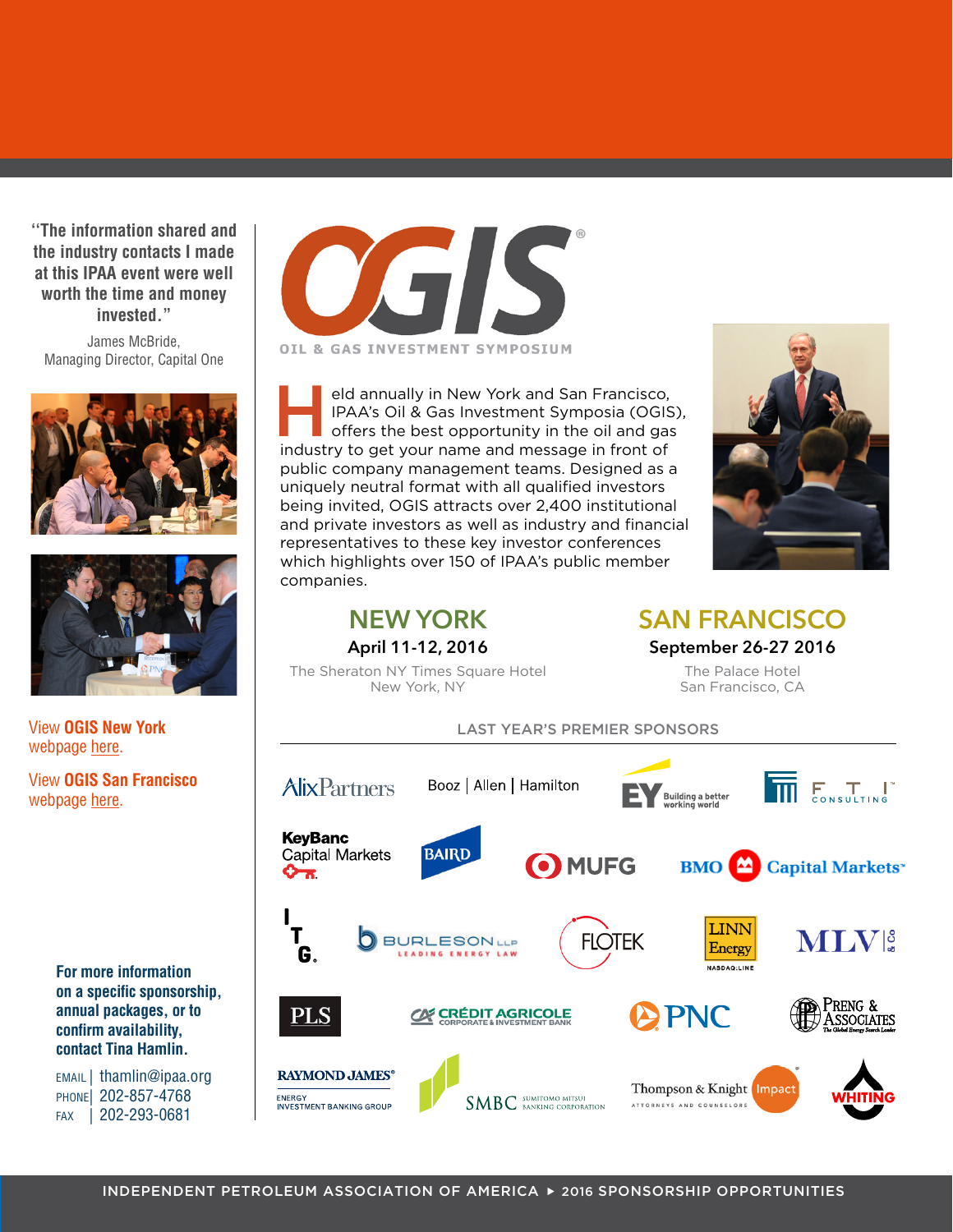









# **Event Website Advertising**

*Provide an ad to be included on Meeting webpage and in Meeting eMarketing notices. Recognized as Platinum Sponsor.*

**NY | \$10,000 SF | \$10,000** 

# **Presenter Breakout Rooms**

*Sponsoring company will be the exclusive host of two breakout rooms for all three days of the conference. Sponsor will have the opportunity to present an appreciation gift on behalf of IPAA and sponsoring company (at additional cost to company) and escort presenting company executives to their assigned breakout rooms.* **NY | \$15,000** 

**SF | \$15,000**

# **Presentation Rooms**

*Welcome attendees and introduce the CEOs of the presenting companies throughout the day. Your company logo will be prominently displayed on the screen prior to each presentation.* **NY | \$15,000** DAY 1: ROOM 1 OR 2 **NY | \$12,000** DAY 2: ROOM 1 OR 2

**SF | \$10,000** DAY 1, DAY 2

# **Networking Breakfasts**

*Sponsor breakfast for companies who will host analysts at their tables to discuss their corporate profile and network with additional attendees.* **NY | \$7,500** DAY 1, DAY 2

**SF | \$5,000** DAY 1, DAY 2

#### **Networking Luncheons**

*Sponsors will have the opportunity to welcome luncheon attendees and signage will be provided.* **NY | \$12,000** DAY 1, DAY 2 **SF | \$10,000** DAY 1, DAY 2

# **Networking Receptions**

*The best relationships begin with a relaxing conversation during IPAA's OGIS receptions. Position your company as an exclusive sponsor of this excellent networking event.* **NY | \$10,000** DAY 1, DAY 2 **SF | \$5,000** DAY 1, DAY 2

**Lanyards**

*Badge lanyard will be worn by attendees at all times. By choosing this sponsorship every attendee will have a constant reminder of your services.* **NY | \$15,000** 

**SF | \$10,000**

### **One-On-One Room Sponsor**

*Receive company logo recognition on all one-on-one room signage.* 

**NY | \$10,000**  (45+ signs) **SF | \$7,500** (20+ signs)

#### **Refreshment Breaks**

*Morning and afternoon refreshment breaks with company logo prominently displayed. Sponsors can also send printed napkins.* **NY | \$7,500** DAY 1, DAY 2 **SF | \$5,000** DAY 1, DAY 2

# **Specialty Items**

*Complimentary registrations are not provided for these items due to the associated costs.*

#### **Conference Notepads**

*Company logo will be added to notepads that will be distributed to all attendees.* **NY | \$10,000 SF | \$7,500**

 **Tote Bag**

*Make a lasting impression as attendees receive a tote bag upon arrival. Tote bags are co-branded with sponsoring company and OGIS logos. IPAA will provide selected option to sponsoring company.*  **NY | \$10,000 SF | \$7,500**

# **Hotel Keycard**

*Your company's name and logo will appear on the hotel guest room key card—a great opportunity to be at everyone's finger.* **NY | \$10,000 SF | \$7,500**

 **Internet**

*Internet capability in the hotel is essential for investors so they can make deals while listening to company presentations. Get in on this new sponsorship which is sure to get your name in front of the right people.*  **NY | \$7,500** 

**SF | \$5,000**

# **Cell Phone Charging Station**

*Receive recognition on Charging Station.* **NY | \$5,000 SF | \$5,000**

# **General Sponsor Packages**

**Diamond** ✦ **\$15,000 Platinum** ✦ **\$10,000 Gold** ✦ **\$7,500 Silver** ✦ **\$5,000 Bronze** ✦ **\$2,500**